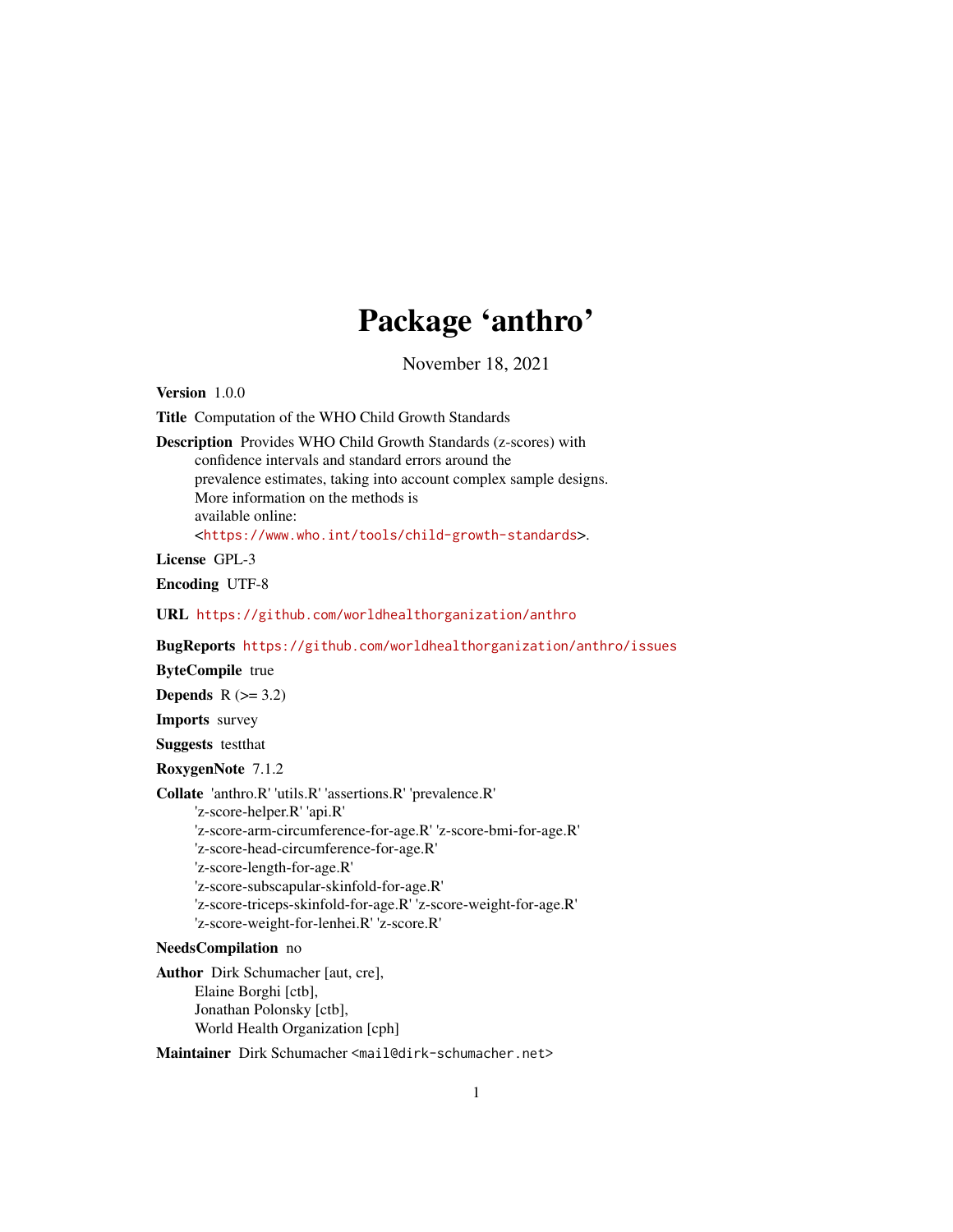<span id="page-1-0"></span>Repository CRAN Date/Publication 2021-11-18 17:30:02 UTC

# R topics documented:

| anthro_api_compute_prevalence $\ldots \ldots \ldots \ldots \ldots \ldots \ldots \ldots \ldots \ldots \ldots$    |  |
|-----------------------------------------------------------------------------------------------------------------|--|
| anthro_api_compute_zscore $\ldots \ldots \ldots \ldots \ldots \ldots \ldots \ldots \ldots \ldots \ldots \ldots$ |  |
|                                                                                                                 |  |
|                                                                                                                 |  |
|                                                                                                                 |  |
|                                                                                                                 |  |
|                                                                                                                 |  |
|                                                                                                                 |  |

#### **Index** [13](#page-12-0)

anthro *Compute the WHO Child Growth Standards*

#### Description

Provides WHO Child Growth Standards (z-scores) with confidence intervals and standard errors around the prevalence estimates, taking into account complex sample designs. More information on the methods is available online: <<https://www.who.int/tools/child-growth-standards>>.

anthro\_api\_compute\_prevalence

*Compute prevalence of zscores*

# Description

Compute prevalence of zscores

#### Usage

anthro\_api\_compute\_prevalence(data, zscores\_to\_compute, survey\_subsets)

#### Arguments

data a data frame containing the underlying data

```
zscores_to_compute
```
a list of zscore indicators that should be computed. The list needs to have 4 named values:

name The name or abbreviation of the indicator. This will appear in the column names of the output.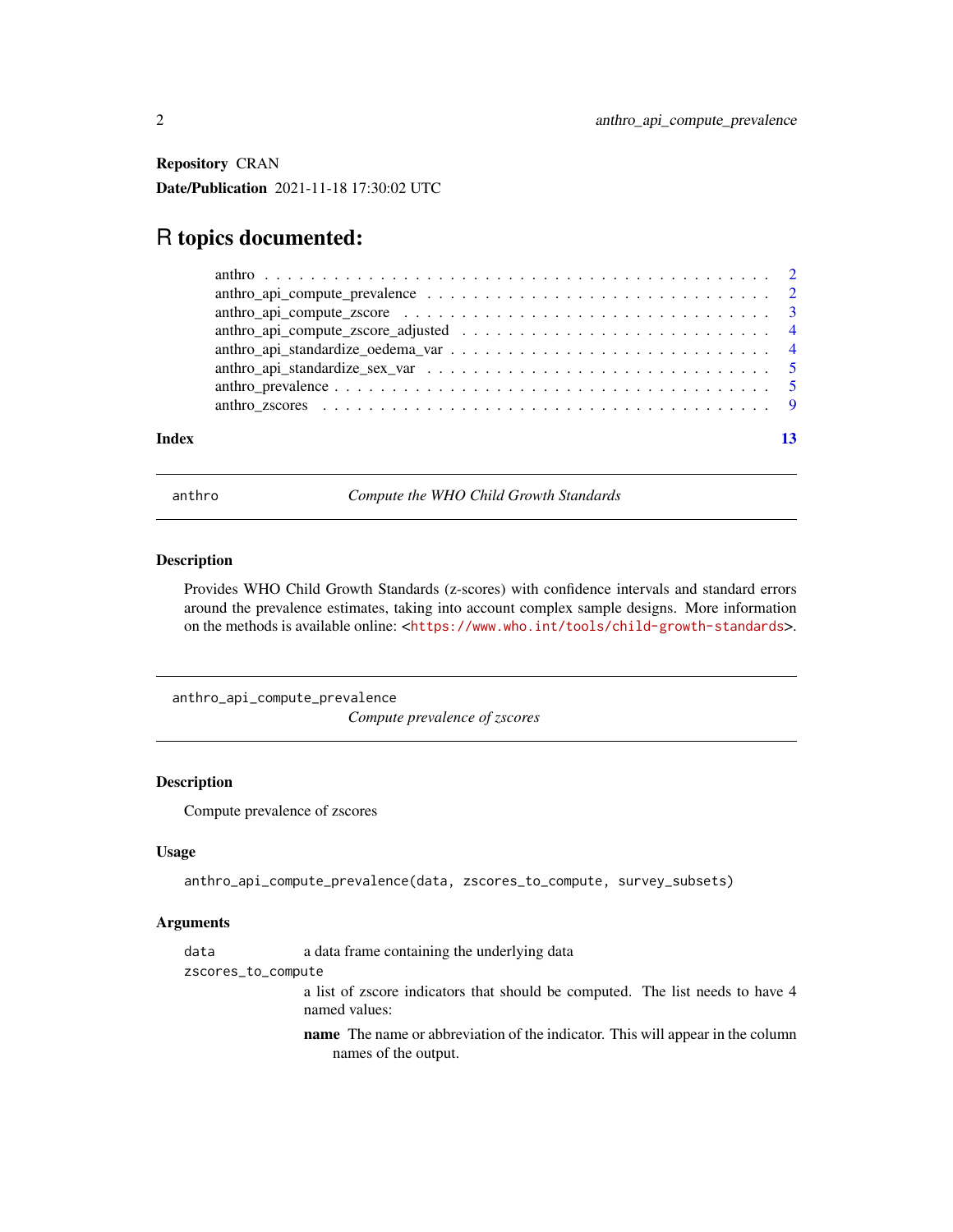<span id="page-2-0"></span>

|  | <b>column</b> The column name without the 'z' of the zscore that shall be used.                                                                                                                  |
|--|--------------------------------------------------------------------------------------------------------------------------------------------------------------------------------------------------|
|  | with_cutoffs TRUE iff cutoffs for the indicator shall be computed.                                                                                                                               |
|  | with_auxiliary_zscore_column TRUE iff z-score should be set to -3.1 if oedema                                                                                                                    |
|  | $=$ " $y$ " for prevalence estimates.                                                                                                                                                            |
|  | <b>auxiliary_zscore_condition</b> optional function to define a special condition when<br>the z-score should be set to $-3.1$                                                                    |
|  | survey_subsets subsets for which the prevalence values should be computed. It is a named list<br>of characters, where the values correspond to columns and the names to labels<br>in the output. |
|  |                                                                                                                                                                                                  |

# Note

This function is meant to be used by other anthro related packages. It is not advised to use this in you own packages or analysis. If you must use it, prepare for potential breaking changes in the future.

anthro\_api\_compute\_zscore

*Helper function to compute zscores*

# Description

Helper function to compute zscores

#### Usage

```
anthro_api_compute_zscore(y, m, l, s)
```
#### Arguments

| v | a numeric vector |
|---|------------------|
| m | a numeric vector |
|   | a numeric vector |
|   | a numeric vector |

#### Note

This function is meant to be used by other anthro related packages. It is not advised to use this in you own packages or analysis. If you must use it, prepare for potential breaking changes in the future.

#### References

http://www.who.int/childgrowth/standards/Chap\_7.pdf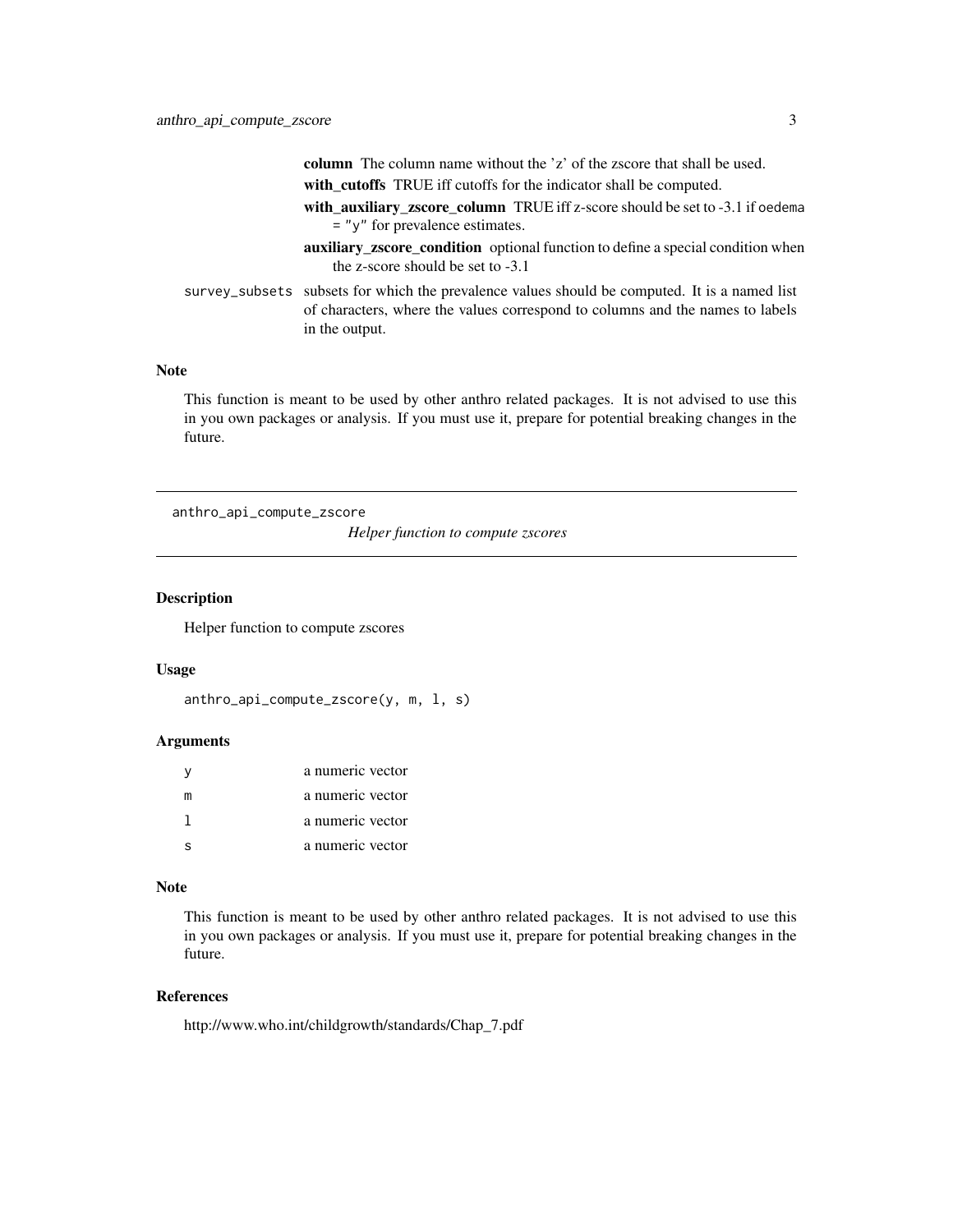<span id="page-3-0"></span>anthro\_api\_compute\_zscore\_adjusted

*Helper function to compute the adjusted zscore*

#### Description

Helper function to compute the adjusted zscore

#### Usage

```
anthro_api_compute_zscore_adjusted(y, m, l, s)
```
#### Arguments

|   | a numeric vector |
|---|------------------|
| m | a numeric vector |
|   | a numeric vector |
|   | a numeric vector |

#### Note

This function is meant to be used by other anthro related packages. It is not advised to use this in you own packages or analysis. If you must use it, prepare for potential breaking changes in the future.

#### References

http://www.who.int/childgrowth/standards/Chap\_7.pdf

anthro\_api\_standardize\_oedema\_var *Standardize the Oedema input values*

# Description

Standardize the Oedema input values

#### Usage

anthro\_api\_standardize\_oedema\_var(oedema)

#### Arguments

oedema a vector of values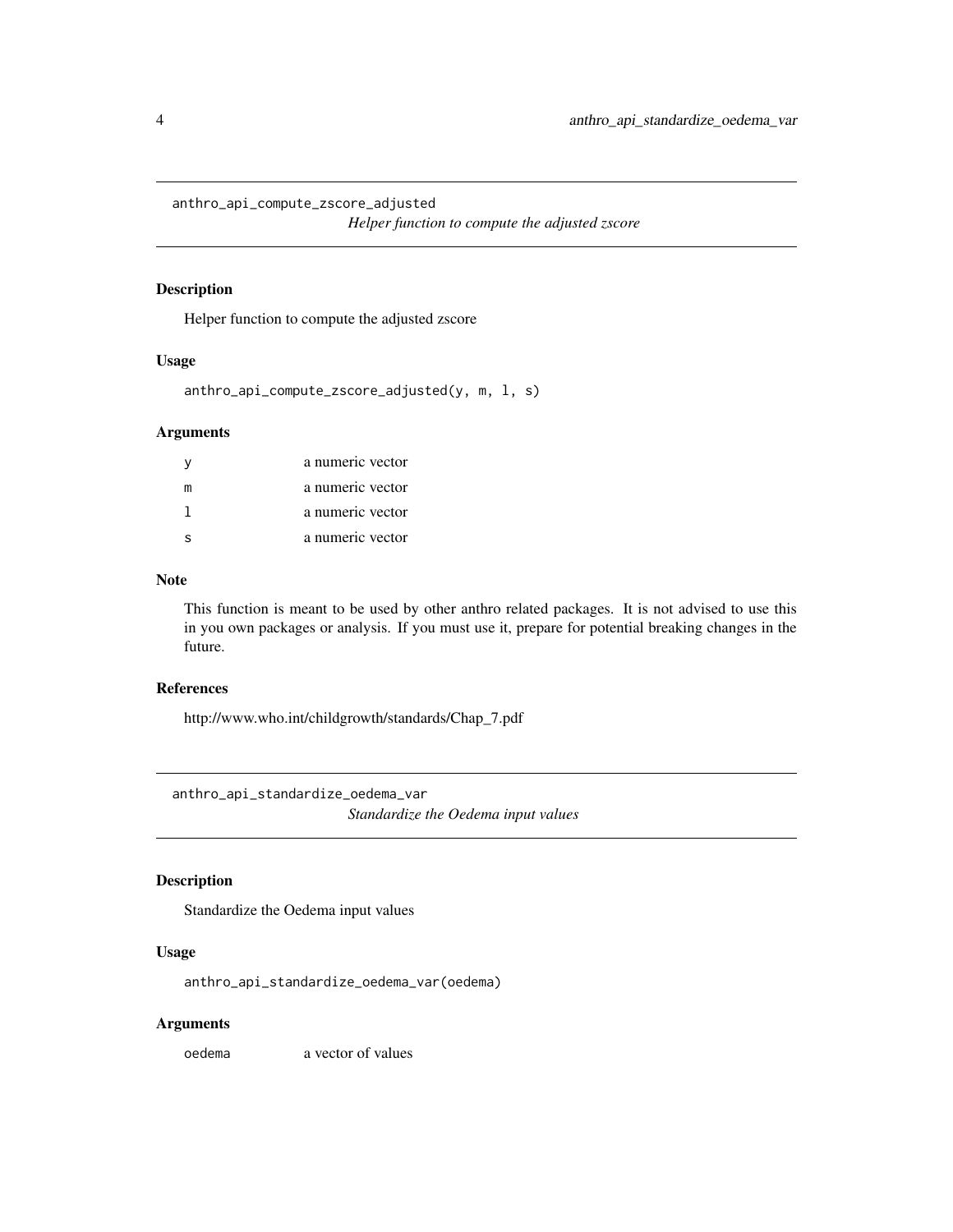#### <span id="page-4-0"></span>Note

This function is meant to be used by other anthro related packages. It is not advised to use this in you own packages or analysis. If you must use it, prepare for potential breaking changes in the future.

anthro\_api\_standardize\_sex\_var

*Standardize the Sex input values*

#### Description

Standardize the Sex input values

#### Usage

anthro\_api\_standardize\_sex\_var(sex)

#### Arguments

sex a vector of values

#### Note

This function is meant to be used by other anthro related packages. It is not advised to use this in you own packages or analysis. If you must use it, prepare for potential breaking changes in the future.

<span id="page-4-1"></span>anthro\_prevalence *Compute prevalence estimates*

#### Description

Prevalence estimates according to the WHO recommended standard analysis: includes prevalence estimates with corresponding standard errors and confidence intervals, and z-score summary statistics (mean and standard deviation) with most common cut-offs describing the full index distribution (-3, -2, -1, +1, +2, +3), and at disaggregated levels for all available factors (age, sex, type of residence, geographical regions, wealth quintiles, mother education and one additional factor the user is interested in and for which data are available).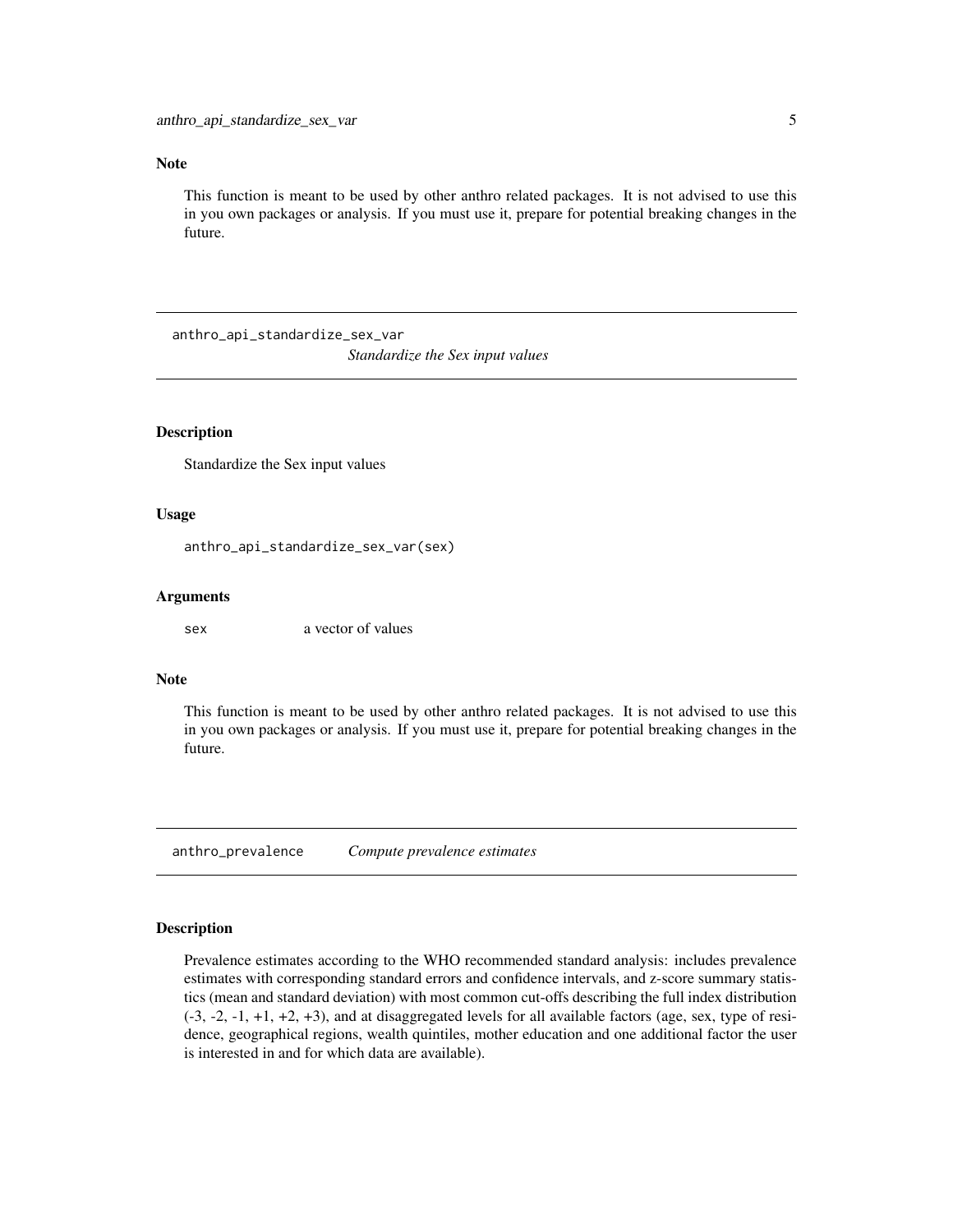# Usage

```
anthro_prevalence(
  sex,
  age = NA\_real_is_age_in_month = FALSE,
 weight = NA\_real,
 lenhei = NA_real_,
 measure = NA_character_,
 oedema = "n",
  sw = NULL,cluster = NULL,
  strata = NULL,
  typeres = NA_character_,
  gregion = NA_character_,
 wealthq = NA_character_,
 mothered = NA_character_,
 othergr = NA_character_
\mathcal{L}
```
# Arguments

| A numeric or text variable containing gender information. If it is numeric, its<br>values must be: 1 for males and 2 for females. If it is character, it must be "m"<br>or "M" for males and "f" or "F" for females. No z-scores will be calculated if<br>sex is missing.                                                                                                                                                                                                                                                                                                                                                                                                                                                                                                                                 |
|-----------------------------------------------------------------------------------------------------------------------------------------------------------------------------------------------------------------------------------------------------------------------------------------------------------------------------------------------------------------------------------------------------------------------------------------------------------------------------------------------------------------------------------------------------------------------------------------------------------------------------------------------------------------------------------------------------------------------------------------------------------------------------------------------------------|
| A numeric variable containing age information; age can be in either days or<br>months (if optional argument is_age_in_month is set to TRUE). An exact age<br>in days is expected and should not be rounded if age is in months. Age-related<br>z-scores will NOT be calculated if age is missing (NA).                                                                                                                                                                                                                                                                                                                                                                                                                                                                                                    |
| is_age_in_month                                                                                                                                                                                                                                                                                                                                                                                                                                                                                                                                                                                                                                                                                                                                                                                           |
| A logical flag; if TRUE, variable age unit will be treated as months. The function<br>converts it to days by dividing age by 30.4375 and rounding it to integer so that<br>reference tables can be used. When unspecified, the default value FALSE is<br>used and age unit is treated as days.                                                                                                                                                                                                                                                                                                                                                                                                                                                                                                            |
| A numeric variable containing body weight information, which must be in kilo-<br>grams. Weight-related z-scores are not calculated if body weight is missing.                                                                                                                                                                                                                                                                                                                                                                                                                                                                                                                                                                                                                                             |
| A numeric variable containing length (recumbent length) or height (standing<br>height) information, which must be in centimeters. Length/height-related z-<br>scores will not be calculated if lenhei is missing. For children with age below<br>24 months (i.e. below 731 days) and standing height measured, the function<br>converts it to recumbent length by adding 0.7 cm; and for children with age equal<br>and above 24 months and measured in recumbent length, the function converts<br>it to standing height by subtracting 0.7 cm. This way all the z-scores calculated<br>by this function are length-based for children below 24 months, and height-<br>based otherwise. This converted length/height according to age is assigned to<br>the variable clenhei in the resulting data.frame. |
|                                                                                                                                                                                                                                                                                                                                                                                                                                                                                                                                                                                                                                                                                                                                                                                                           |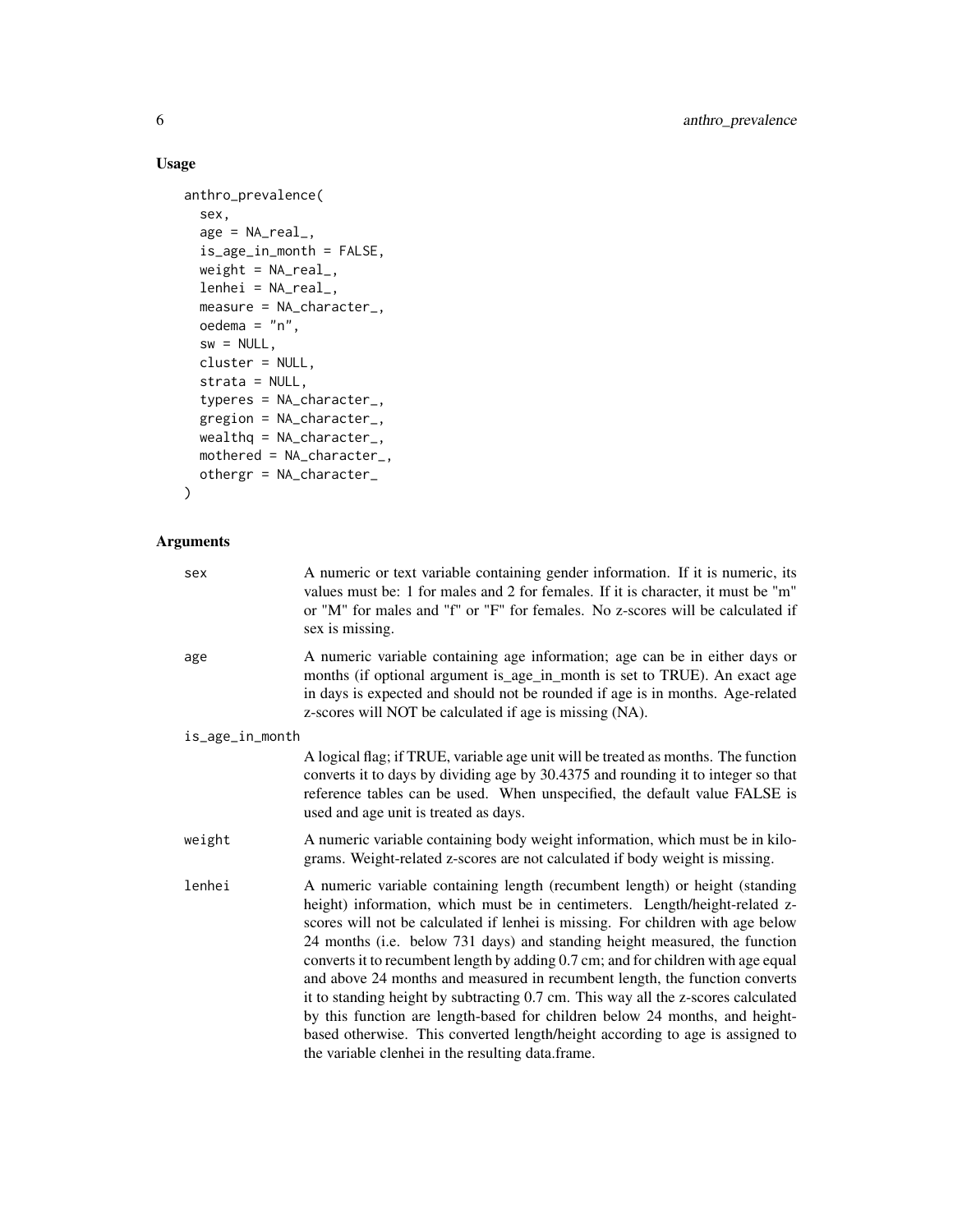<span id="page-6-0"></span>

| measure  | A character variable indicating whether recumbent length or standing height was<br>measured for each observation. The values of this variable must be "L" or "l"<br>for recumbent length, and "H" or "h" for standing height. Although it is highly<br>recommended that this variable is provided according to the measurements taken<br>in the survey, it is possible to run the analysis without specifying this variable.<br>If unspecified, the default vector with all missing values is used. The function<br>imputes the missing values according to the following algorithm:                                                                    |
|----------|---------------------------------------------------------------------------------------------------------------------------------------------------------------------------------------------------------------------------------------------------------------------------------------------------------------------------------------------------------------------------------------------------------------------------------------------------------------------------------------------------------------------------------------------------------------------------------------------------------------------------------------------------------|
|          | • If age is not missing, then it is recumbent length if age below 24 months<br>(731 days), and standing height if age equal and above 24 months.<br>• If age is missing, then it is recumbent length if measurement $< 87$ cm and<br>standing height if measurement $>= 87$ cm.                                                                                                                                                                                                                                                                                                                                                                         |
| oedema   | The values of this character variable must be "n", "N" or "2" for non-oedema,<br>and "y", "Y", "1" for oedema. Although it is highly recommended that this<br>variable is provided by the survey, it is possible to run the analysis without spec-<br>ifying this variable. If unspecified, the default vector of all "n" with values con-<br>sidered as non-oedema is used. Missing values will be treated as non-oedema.<br>For oedema, weight related z-scores (zwei, zwfl and zbmi) are NOT calculated<br>(set to missing), BUT they are treated as being $\lt$ -3 SD in the weight-related<br>indicator prevalence (anthro_prevalence) estimation. |
| SW       | An optional numeric vector containing the sampling weights. If NULL, no sam-<br>pling weights are used.                                                                                                                                                                                                                                                                                                                                                                                                                                                                                                                                                 |
| cluster  | An optional integer vector representing clusters. If the value is NULL this is<br>treated as a survey without a cluster. This is also the case if all values are equal,<br>then we assume there is also no cluster.                                                                                                                                                                                                                                                                                                                                                                                                                                     |
| strata   | An optional integer vector representing strata. Pass NULL to indicate that there<br>are no strata.                                                                                                                                                                                                                                                                                                                                                                                                                                                                                                                                                      |
| typeres  | An optional integer or character vector representing a type of residence. Any<br>values are accepted, however, "Rural" or "Urban" are preferable for outputs<br>purposes.                                                                                                                                                                                                                                                                                                                                                                                                                                                                               |
| gregion  | An optional integer or character vector representing a geographical region.                                                                                                                                                                                                                                                                                                                                                                                                                                                                                                                                                                             |
| wealthq  | An optional integer or character vector representing wealth quintiles where (1=poor-<br>est; 2,3,4,5=richest). All values can either be NA, or $1, 2, 3, 4, 5$ or $Q1$ , $Q2$ , $Q3$ ,<br>Q4, Q5.                                                                                                                                                                                                                                                                                                                                                                                                                                                       |
| mothered | An optional integer or character vector representing the education of the mother.<br>Any number of categories is accepted for the analysis, provided sample sizes<br>are sufficient in all categories. However, the common, standard recommended<br>categories are no education, primary school, and secondary school or higher<br>("None", "Primary" and "Secondary"). Note: Mother education refers to the<br>highest level of schooling attained by the mother                                                                                                                                                                                       |
| othergr  | An optional integer or character vector that is of interest for stratified analysis.                                                                                                                                                                                                                                                                                                                                                                                                                                                                                                                                                                    |

# Details

In this function, all available (non-missing and non-flagged) z-score values are used for each indicatorspecific prevalence estimation (standard analysis).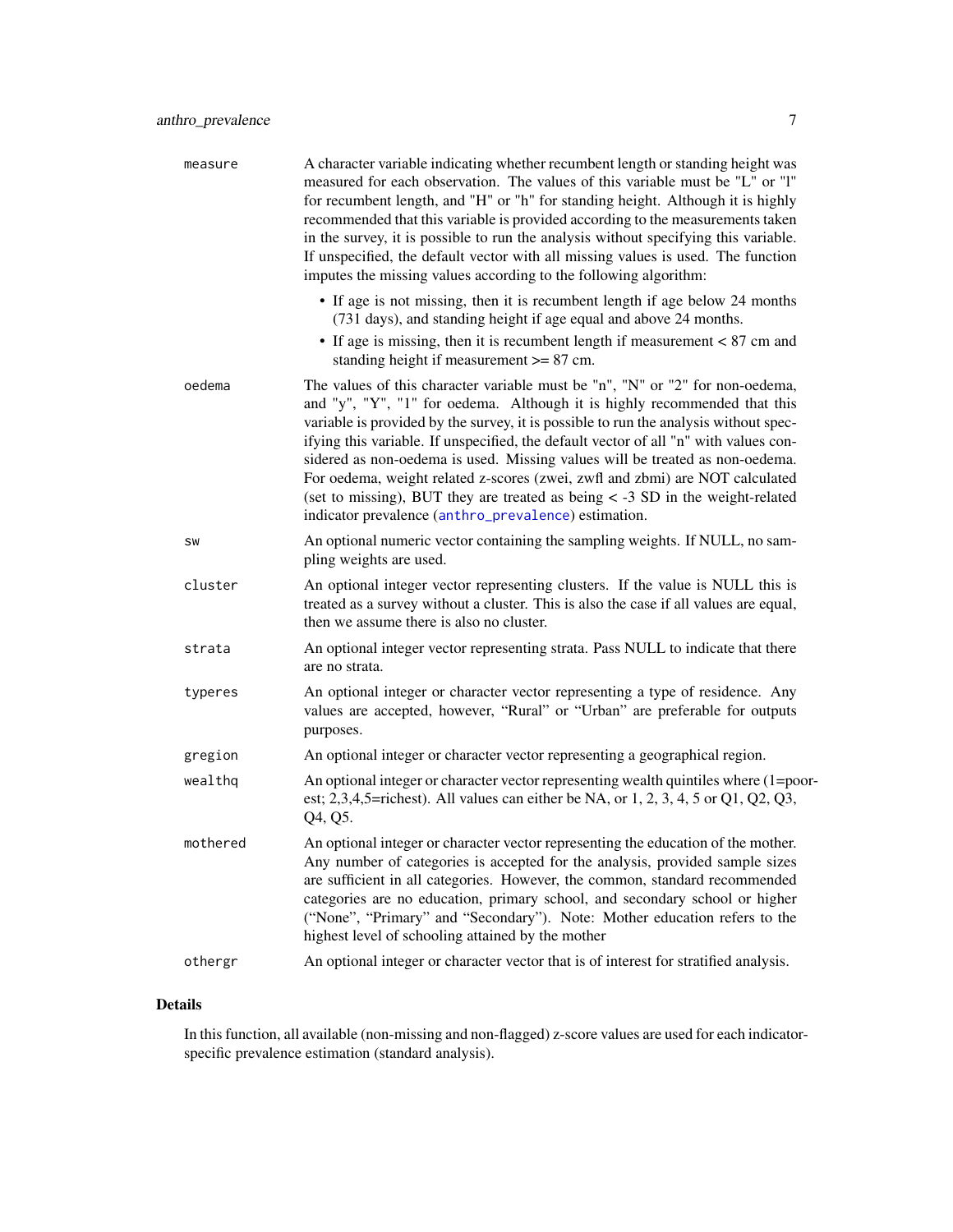Note: the function temporarily sets the survey option survey.lonely.psu to "adjust" and then restores the original values. The function is a wrapper around the survey package to compute estimates for the different groups (e.g. by age or sex).

If not all parameter values have equal length, parameter values will be repeated to match the maximum length of all arguments except is\_age\_in\_month using rep\_len. This happens without warnings.

#### Value

Returns a data.frame with prevalence estimates for the various groups.

The output data frame includes prevalence estimates with corresponding standard errors and confidence intervals, and z-score summary statistics (mean and standard deviation) with most common cut-offs describing the full index distribution  $(-3, -2, -1, +1, +2, +3)$ , and at disaggregated levels for all available factors (age, sex, type of residence, geographical regions, wealth quintiles, mother education and one additional factor the user is interested in and for which data are available).

The resulting columns are coded with a *prefix*, *a prevalence indicator* and *a suffix*:

#### Prefix:

HA Height-for-age

WA Weight-for-age

WA 2 Underweight

BMI Body-mass-index-for-age

WH Weight-for-height

HA\_WH Height-for-age and weight-for-height combined

#### Prevalence indicator:

- \_3 Prevalence corresponding to < -3 SD
- \_2 Prevalence corresponding to < -2 SD
- \_1 Prevalence corresponding to < -1 SD
- 1 Prevalence corresponding to  $> +1$  SD
- 2 Prevalence corresponding to  $> +2$  SD
- 3 Prevalence corresponding to  $> +3$  SD

#### Suffix:

\_pop Weighted sample size

\_unwpop Unweighted sample size

- \_r Mean/prevalence
- \_ll lower 95% confidence interval limit
- \_ul upper 95% confidence interval limit
- \_stdev Standard Deviation
- \_se Standard error

#### For example: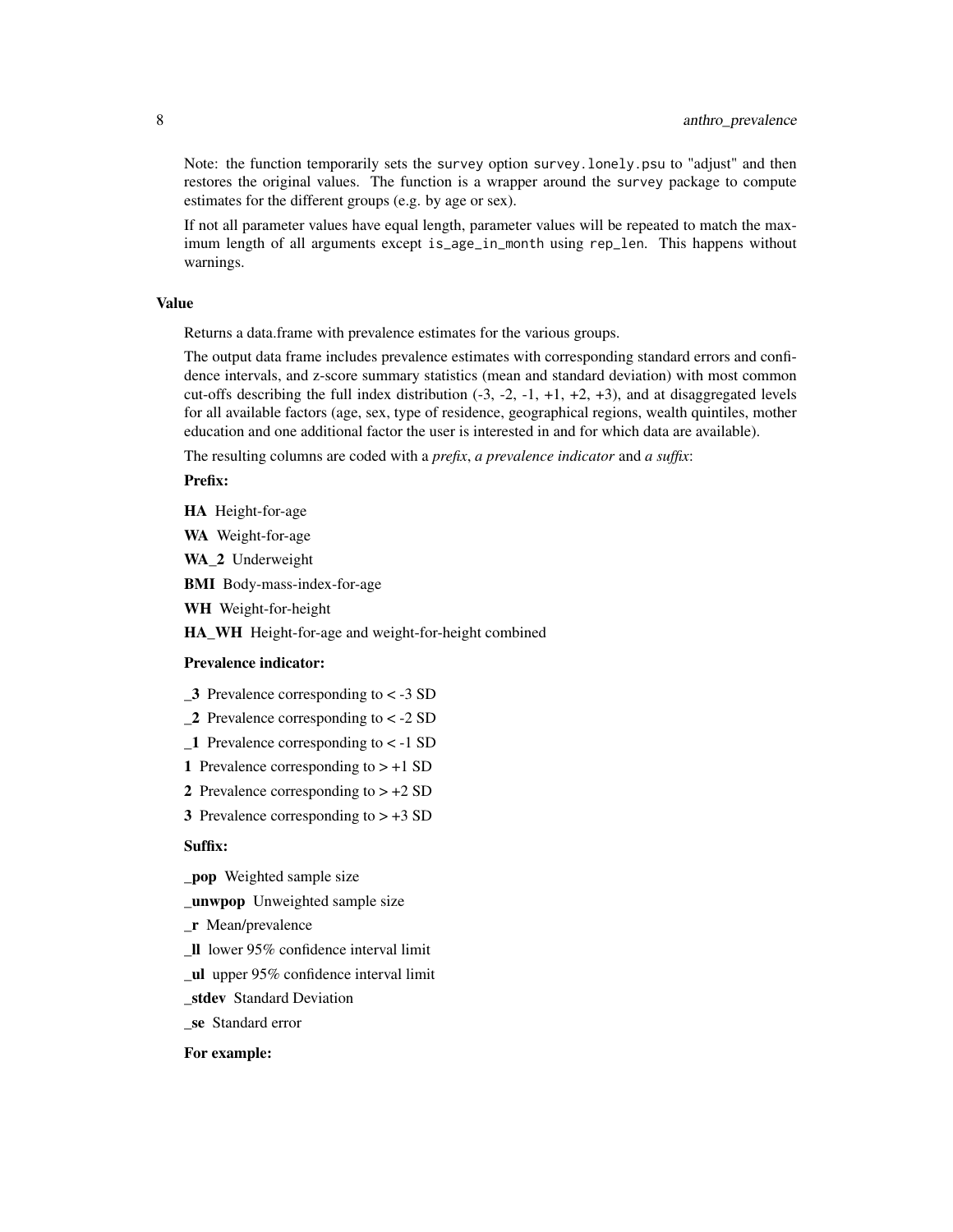<span id="page-8-0"></span>WHZ\_pop Weight-for-height weighted sample size

HA\_r Height-for-age z-score mean

WA\_stdev Weight-for-age z-score Standard Deviation

WH2  $r$  Prevalence of weight-for-height  $\gt$ +2 SD (overweight)

WH\_r Mean weight-for-height z-score

BMI\_2\_se Prevalence of BMI-for-age <-2 SD standard error

BMI\_3\_ll Prevalence of BMI-for-age <-3 SD lower 95% confidence interval limit

HA\_2\_WH\_2\_ul Prevalence of children Height-for-age and weight-for-height combined (stunted & wasted) lower 95% confidence interval limit

#### Examples

```
## Not run:
# because it takes too long for CRAN checks
library(anthro)
# compute the prevalence estimates for 100 random children
# with weight around 15kg and height around 100cm
res <- anthro_prevalence(
  sex = c(1, 2),age = 1000, # days
  weight = rnorm(100, 15, 1),
  lenhei = rnorm(100, 100, 10)
)
# Height-for-age
# We extract prevalence estimates for <-3SD, <-2SD (Stunting)
# and the z-score mean
col_names <- c("Group", "HAZ_unwpop", "HA_3_r", "HA_2_r", "HA_r")
res <- res[, col_names]
# rename the columns
colnames(res) <- c("Group", "Unweighted N", "-3SD", "-2SD", "z-score mean ")
# note that we only generated data for one age group
res
## End(Not run)
```
anthro\_zscores *Calculate z-scores for the eight anthropometric indicators*

#### Description

This function calculates z-scores for the eight anthropometric indicators, weight-for- age, length/heightfor-age, weight-for-length/height, body mass index (BMI)-for-age, head circumference-for-age, arm circumference-for-age, triceps skinfold-for-age and subscapular skinfold-for-age based on the WHO Child Growth Standards.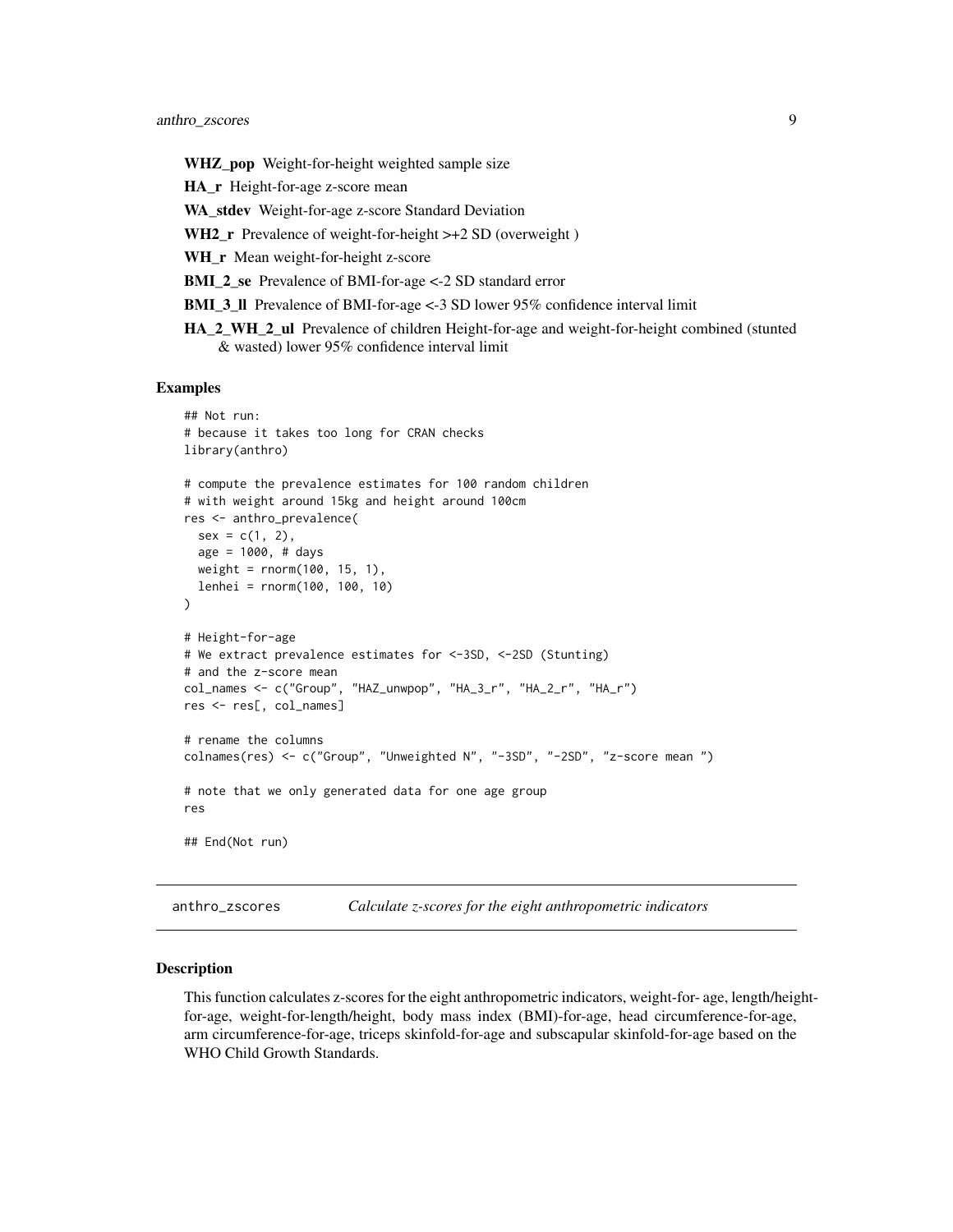# Usage

```
anthro_zscores(
  sex,
 age = NA\_real_is_age_in_month = FALSE,
 weight = NA\_real_,
 lenhei = NA_real_,
 measure = NA_character_,
 headc = NA\_real_,
 armc = NA\_real_,
  triskin = NA_real_,
 subskin = NA\_real_oedema = "n"
\mathcal{L}
```
# Arguments

| sex             | A numeric or text variable containing gender information. If it is numeric, its<br>values must be: 1 for males and 2 for females. If it is character, it must be "m"<br>or "M" for males and "f" or "F" for females. No z-scores will be calculated if<br>sex is missing.                                                                                                                                                                                                                                                                                                                                                                                                                                                                                                                                 |
|-----------------|-----------------------------------------------------------------------------------------------------------------------------------------------------------------------------------------------------------------------------------------------------------------------------------------------------------------------------------------------------------------------------------------------------------------------------------------------------------------------------------------------------------------------------------------------------------------------------------------------------------------------------------------------------------------------------------------------------------------------------------------------------------------------------------------------------------|
| age             | A numeric variable containing age information; age can be in either days or<br>months (if optional argument is_age_in_month is set to TRUE). An exact age<br>in days is expected and should not be rounded if age is in months. Age-related<br>z-scores will NOT be calculated if age is missing (NA).                                                                                                                                                                                                                                                                                                                                                                                                                                                                                                    |
| is_age_in_month |                                                                                                                                                                                                                                                                                                                                                                                                                                                                                                                                                                                                                                                                                                                                                                                                           |
|                 | A logical flag; if TRUE, variable age unit will be treated as months. The function<br>converts it to days by dividing age by 30.4375 and rounding it to integer so that<br>reference tables can be used. When unspecified, the default value FALSE is<br>used and age unit is treated as days.                                                                                                                                                                                                                                                                                                                                                                                                                                                                                                            |
| weight          | A numeric variable containing body weight information, which must be in kilo-<br>grams. Weight-related z-scores are not calculated if body weight is missing.                                                                                                                                                                                                                                                                                                                                                                                                                                                                                                                                                                                                                                             |
| lenhei          | A numeric variable containing length (recumbent length) or height (standing<br>height) information, which must be in centimeters. Length/height-related z-<br>scores will not be calculated if lenhei is missing. For children with age below<br>24 months (i.e. below 731 days) and standing height measured, the function<br>converts it to recumbent length by adding 0.7 cm; and for children with age equal<br>and above 24 months and measured in recumbent length, the function converts<br>it to standing height by subtracting 0.7 cm. This way all the z-scores calculated<br>by this function are length-based for children below 24 months, and height-<br>based otherwise. This converted length/height according to age is assigned to<br>the variable clenhei in the resulting data.frame. |
| measure         | A character variable indicating whether recumbent length or standing height was<br>measured for each observation. The values of this variable must be "L" or "l"<br>for recumbent length, and "H" or "h" for standing height. Although it is highly<br>recommended that this variable is provided according to the measurements taken<br>in the survey, it is possible to run the analysis without specifying this variable.                                                                                                                                                                                                                                                                                                                                                                              |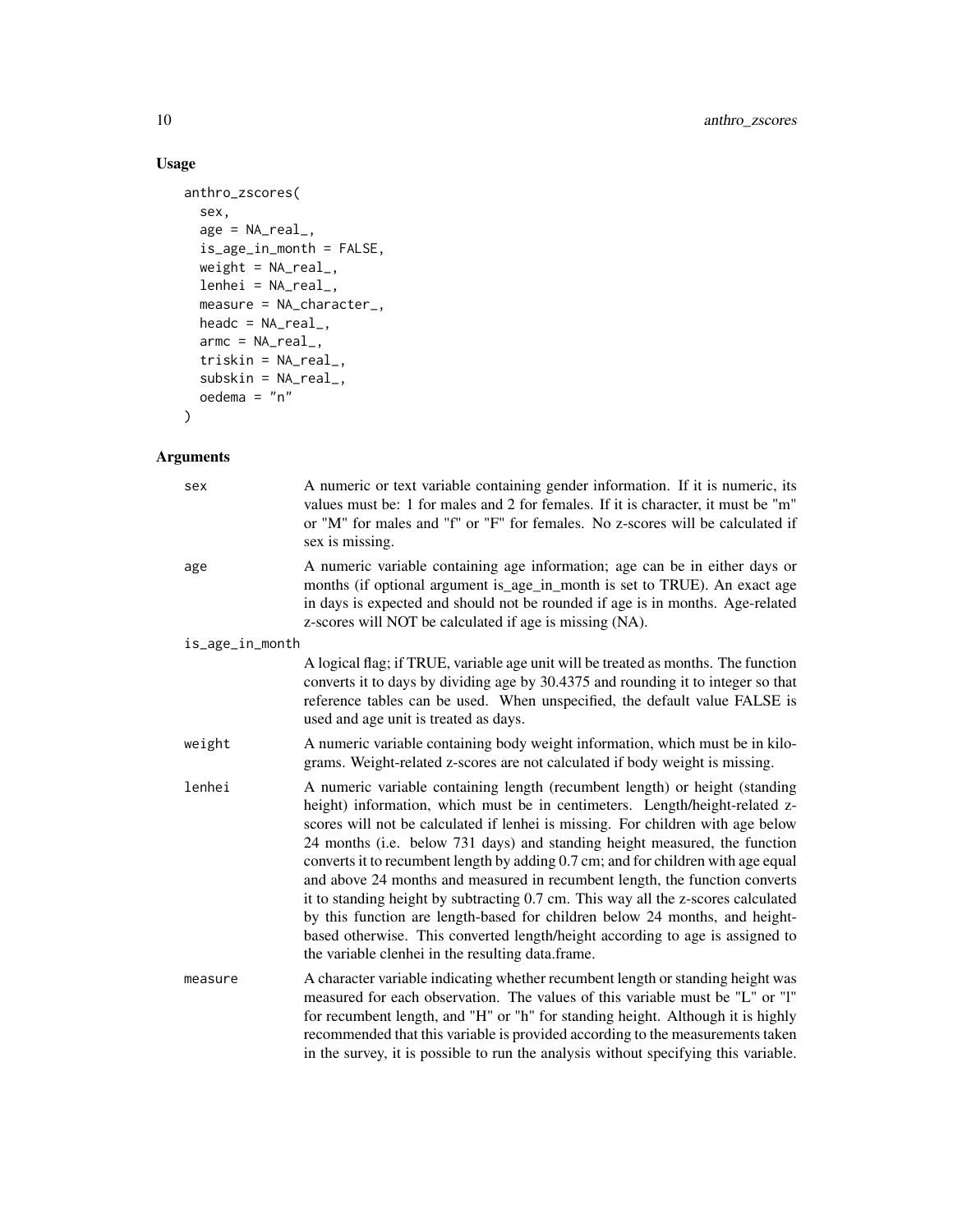<span id="page-10-0"></span>

|         | If unspecified, the default vector with all missing values is used. The function<br>imputes the missing values according to the following algorithm:                                                                                                                                                                                                                                                                                                                                                                                                                                                                                                    |
|---------|---------------------------------------------------------------------------------------------------------------------------------------------------------------------------------------------------------------------------------------------------------------------------------------------------------------------------------------------------------------------------------------------------------------------------------------------------------------------------------------------------------------------------------------------------------------------------------------------------------------------------------------------------------|
|         | • If age is not missing, then it is recumbent length if age below 24 months<br>(731 days), and standing height if age equal and above 24 months.                                                                                                                                                                                                                                                                                                                                                                                                                                                                                                        |
|         | • If age is missing, then it is recumbent length if measurement $< 87$ cm and<br>standing height if measurement $>= 87$ cm.                                                                                                                                                                                                                                                                                                                                                                                                                                                                                                                             |
| headc   | A numeric variable containing head circumference information, which must be<br>in centimeters. Head circumference-for-age z-scores are not calculated if head<br>circumference is missing.                                                                                                                                                                                                                                                                                                                                                                                                                                                              |
| armc    | A numeric variable containing arm circumference information, which must be<br>in centimeters. Arm circumference-for-age z-scores are not calculated if arm<br>circumference is missing.                                                                                                                                                                                                                                                                                                                                                                                                                                                                 |
| triskin | A numeric variable containing triceps skinfold information, which must be in<br>millimeters. Triceps skinfold-for-age z-scores are not calculated if triceps skin-<br>fold is missing.                                                                                                                                                                                                                                                                                                                                                                                                                                                                  |
| subskin | A numeric variable containing subscapular skinfold information, which must<br>be in millimeters. Subscapular skinfold-for-age z-scores are not calculated if<br>subscapular skinfold is missing.                                                                                                                                                                                                                                                                                                                                                                                                                                                        |
| oedema  | The values of this character variable must be "n", "N" or "2" for non-oedema,<br>and "y", "Y", "1" for oedema. Although it is highly recommended that this<br>variable is provided by the survey, it is possible to run the analysis without spec-<br>ifying this variable. If unspecified, the default vector of all "n" with values con-<br>sidered as non-oedema is used. Missing values will be treated as non-oedema.<br>For oedema, weight related z-scores (zwei, zwfl and zbmi) are NOT calculated<br>(set to missing), BUT they are treated as being $\lt$ -3 SD in the weight-related<br>indicator prevalence (anthro_prevalence) estimation. |
|         |                                                                                                                                                                                                                                                                                                                                                                                                                                                                                                                                                                                                                                                         |

#### Value

A data.frame with three types of columns. Columns starting with a "c" are cleaned versions of the input arguments. Columns beginning with a "z" are the respective z-scores and columns prefixed by a "f" indicate if these z-scores are flagged (integers). The number of rows is given by the length of the input arguments.

The following columns are returned:

- clenhei converted length/height for deriving z-score
- cbmi BMI value based on length/height given by clenhei
- zlen Length/Height-for-age z-score
- flen 1, if abs(zlen)  $> 6$
- zwei Weight-for-age z-score
- fwei 1, if zwei <  $-6$  or zwei >  $5$
- zwfl Weight-for-length/height z-score
- fwfl 1, if  $abs(zwf1) > 5$
- zbmi BMI-for-age z-score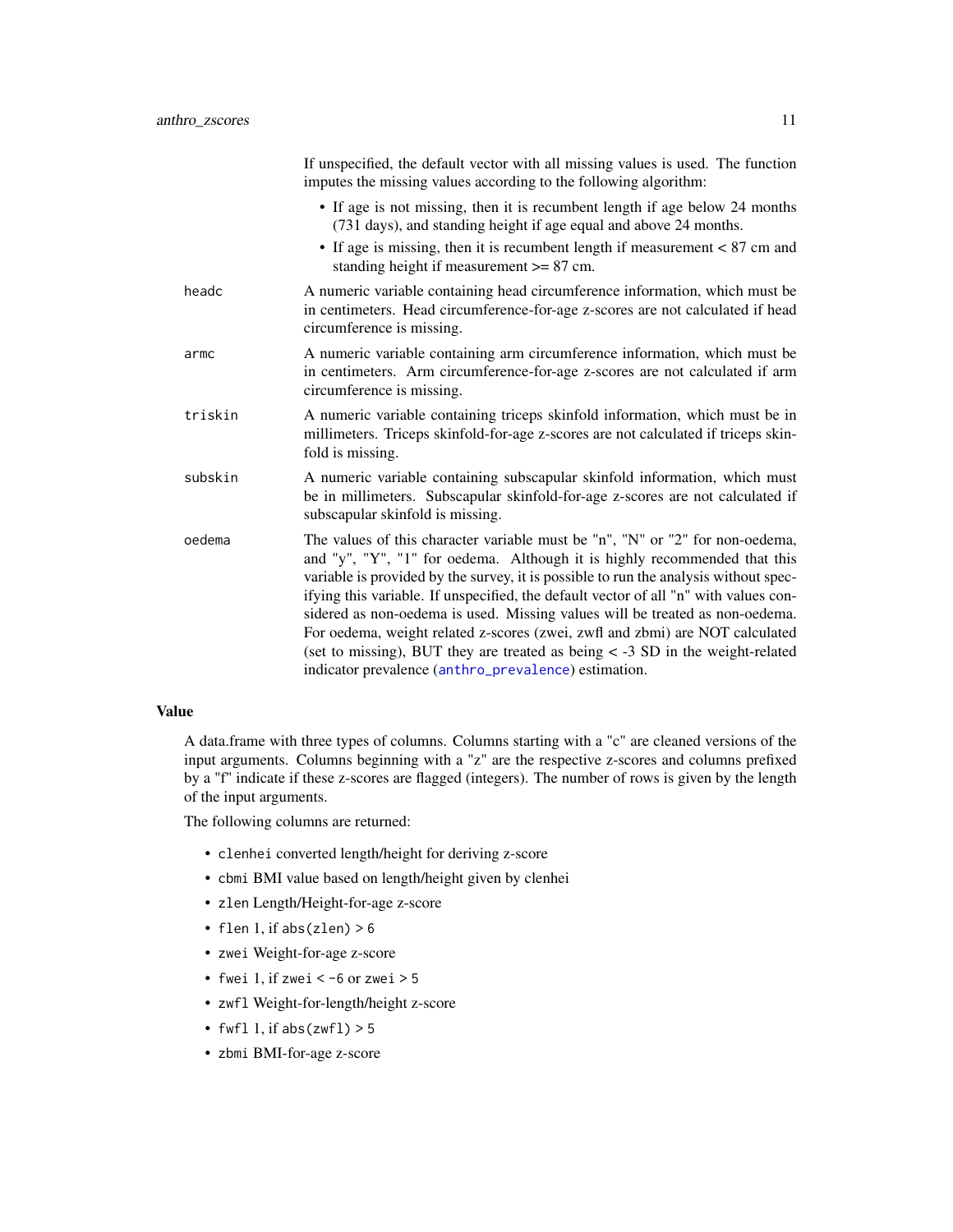- fbmi 1, if  $abs(zbmi) > 5$
- zhc Head circumference-for-age z-score
- fhc 1, if abs(zhc)  $> 5$
- zac Arm circumference-for-age z-score
- fac 1, if abs(zac)  $> 5$
- zts Triceps skinfold-for-age z-score
- fts 1, if abs( $z$ ts) > 5
- zss Subscapular skinfold-for-age z-score
- fss 1, if  $abs(zss) > 5$

If not all parameter values have equal length, parameter values will be repeated to match the maximum length of all arguments except is\_age\_in\_month using rep\_len. This happens without warnings.

Z-scores are only computed for children younger than 60 months (age in months < 60)

#### References

WHO Multicentre Growth Reference Study Group (2006). WHO Child Growth Standards: Length/heightfor-age, weight-for-age, weight-for-length, weight-for-height and body mass index-for-age: Methods and development. Geneva: World Health Organization; pp 312. (web site: http://www.who.int/childgrowth/publications/ )

WHO Multicentre Growth Reference Study Group (2007). WHO Child Growth Standards: Head circumference-for-age, arm circumference-for-age, triceps skinfold-for-age and subscapular skinfoldfor-age: Methods and development. Geneva: World Health Organization; pp 217. (web site: http://www.who.int/childgrowth/publications/en/ )

#### Examples

```
# you can either use the function to compute zscores for specific values
anthro_zscores(sex = "f", age = 10, is_age_in_month = TRUE, weight = 10)
```

```
# values will be recycled so not all input values need to be of the same length
anthro_zscores(sex = "f", age = c(10, 20, 30), weight = 10)
```

```
# or use it with a compute dataset
## Not run:
your_data_set <- read.csv("<your survey>.csv")
with(
  your_data_set,
  anthro_zscores(
    sex = sex, age = age_in_days,
    weight = weight, lenhei = lenhei
  )
\mathcal{L}
```
## End(Not run)